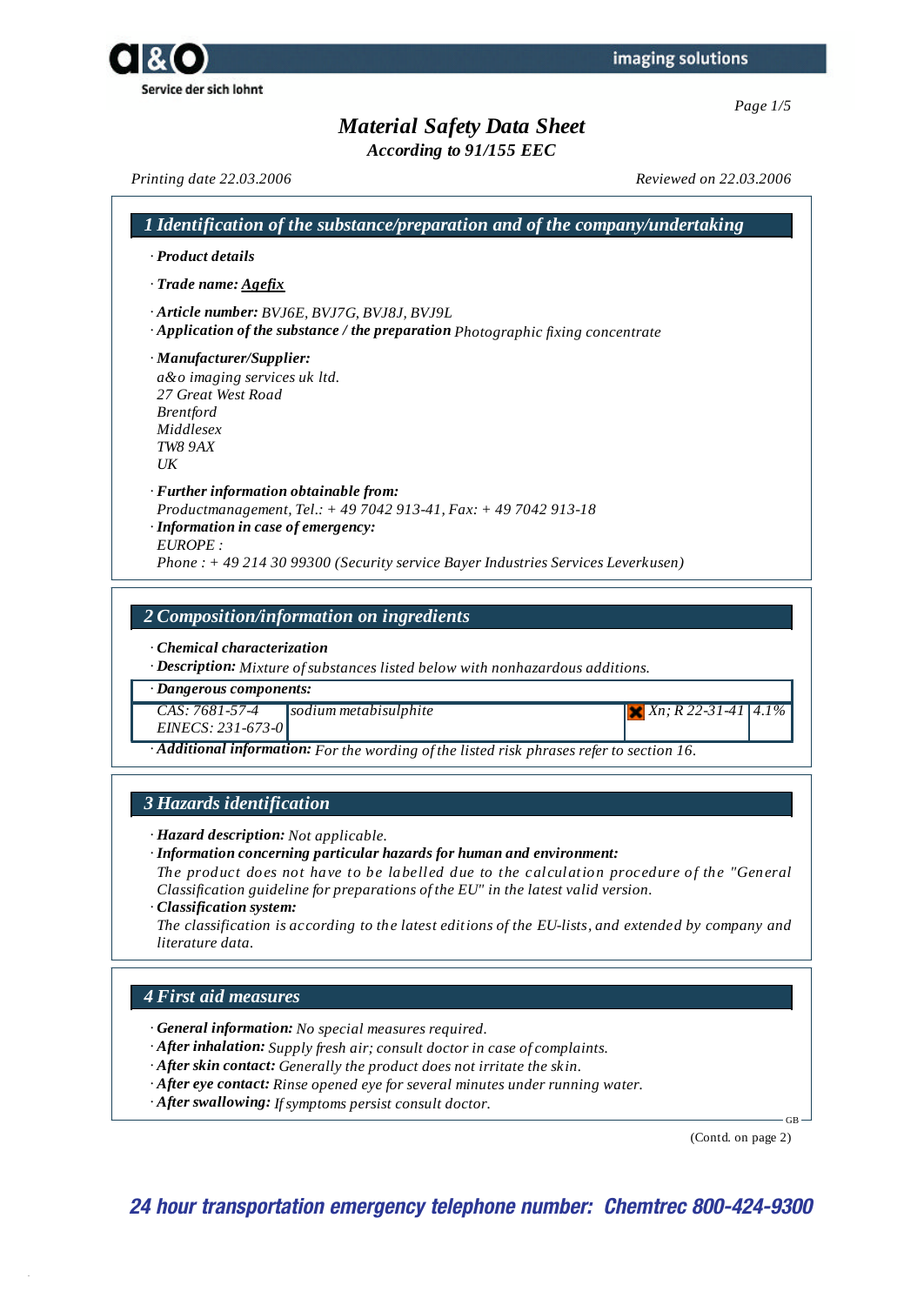

*Page 2/5*

# *Material Safety Data Sheet*

*According to 91/155 EEC*

*Printing date 22.03.2006 Reviewed on 22.03.2006*

*Trade name: Agefix*

(Contd. of page 1)

### *5 Fire-fighting measures*

*· Suitable extinguishing agents:*

- *CO2, powder or water spray. Fight larger fires with water spray or alcohol resistant foam.*
- *· Protective equipment: No special measures required.*

#### *6 Accidental release measures*

- *· Person-related safety precautions: Not required.*
- *· Measures for environmental protection: Dilute with plenty of water.*

*Do not allow to enter sewers/ surface or ground water.*

- *· Measures for cleaning/collecting:*
- *Absorb with liquid-binding material (sand, diatomite, acid binders, universal binders, sawdust).*
- *· Additional information: No dangerous substances are released.*

#### *7 Handling and storage*

- *· Handling:*
- *· Information for safe handling: No special measures required.*
- *· Information about fire - and explosion protection: No special measures required.*

*· Storage:*

- *· Requirements to be met by storerooms and receptacles: No special requirements.*
- *· Information about storage in one common storage facility: Not required.*
- *· Further information about storage conditions: None.*

*8 Exposure controls/personal protection*

*· Additional information about design of technical facilities: No further data; see item 7.*

*· Ingredients with limit values that require monitoring at the workplace:*

*7681-57-4 sodium metabisulphite*

*WEL Long-term value: 5 mg/m³*

*· Additional information: The lists valid during the making were used as basis.*

- *· Personal protective equipment:*
- *· General protective and hygienic measures:*
- *The usual precautionary measures are to be adhered to when handling chemicals.*
- *· Respiratory protection: Not required.*
- *· Protection of hands:*

*The glove material has to be impermeable and resistant to the product/ the substance/ the preparation.*

*Due to missing tests no recommendation to the glove material can be given for the product/ the preparation/ the chemical mixture.*

*Selection of the glove material on consideration of the penetration times, rates of dif usion and the degradation*

(Contd. on page 3)

GB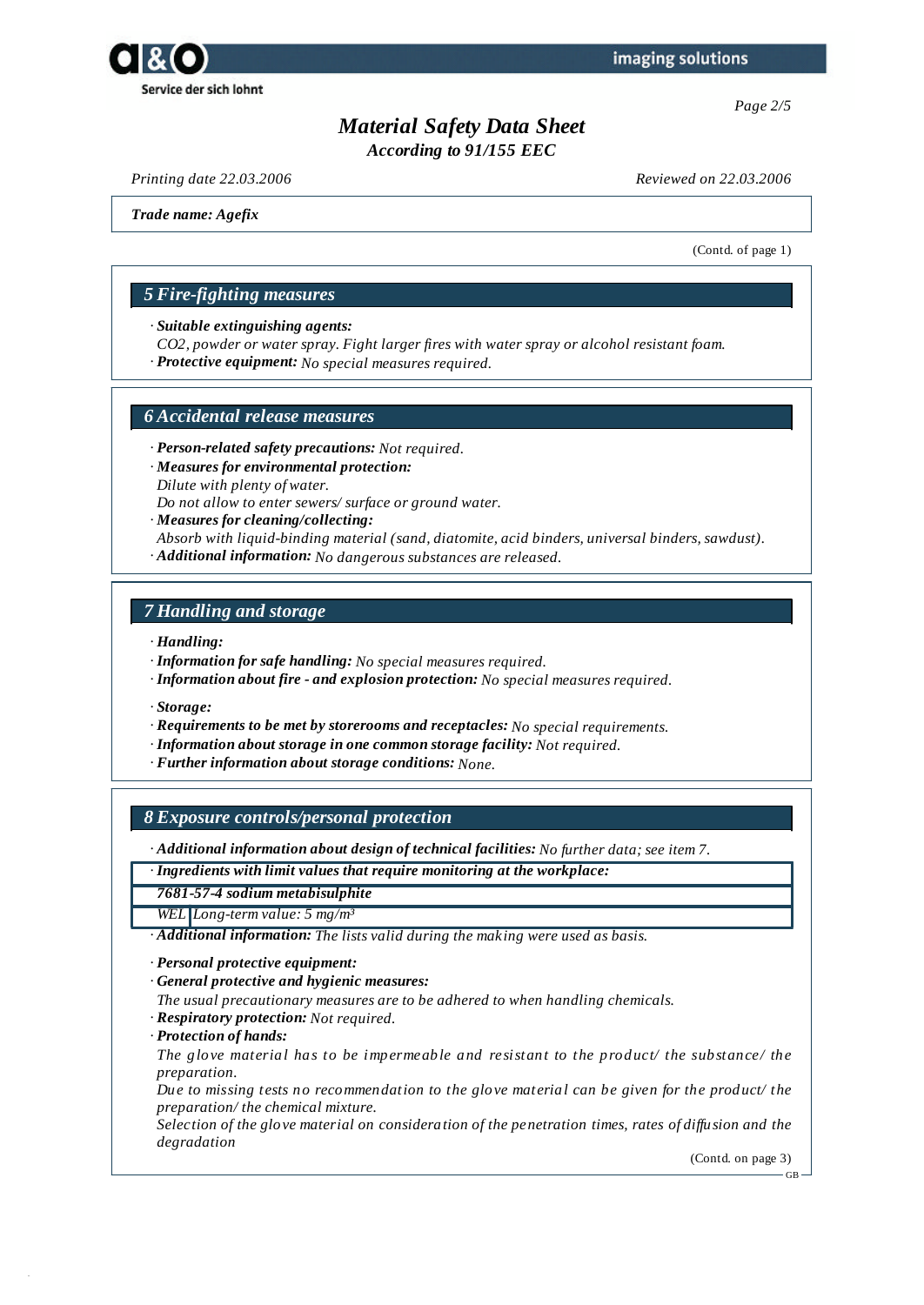



# *Material Safety Data Sheet*

*According to 91/155 EEC*

*· Material of gloves*

*Printing date 22.03.2006 Reviewed on 22.03.2006*

*Trade name: Agefix*

(Contd. of page 2)

The selection of the suitable gloves does not only depend on the material, but also on further marks *of quality and varies from manufacturer to manufacturer. As the product is a preparation of several substances, the resistance of the glove material can not be calculated in advance and has therefore to be checked prior to the application.*

*· Penetration time of glove material*

*The exact break trough time has to be found out by the manufacturer of the protective gloves and has to be observed.*

*· Eye protection: Goggles recommended during refilling*

| <b>General Information</b>                     |                                               |  |  |
|------------------------------------------------|-----------------------------------------------|--|--|
| Form:                                          | Fluid                                         |  |  |
| Colour:                                        | According to product specification            |  |  |
| Odour:                                         | Characteristic                                |  |  |
| Change in condition                            |                                               |  |  |
| Melting point/Melting range: Undetermined.     |                                               |  |  |
| Boiling point/Boiling range: $100^{\circ}$ C   |                                               |  |  |
| · Flash point:                                 | Not applicable.                               |  |  |
| · Self-igniting:                               | Product is not selfigniting.                  |  |  |
| · Danger of explosion:                         | Product does not present an explosion hazard. |  |  |
| $\cdot$ Vapour pressure at 20 $\textdegree$ C: | $23$ hPa                                      |  |  |
| $\cdot$ Density at 20 $\cdot$ C:               | $1.287$ g/cm <sup>3</sup>                     |  |  |
| · Solubility in / Miscibility with             |                                               |  |  |
| water:                                         | Fully miscible.                               |  |  |
| $\cdot$ pH-value at 20 $\textdegree$ C:        | 5.5                                           |  |  |
| · Viscosity:                                   |                                               |  |  |
| Kinematic at 20°C:                             | $11 s$ (DIN 53211/4)                          |  |  |
| Solvent content:                               |                                               |  |  |
| Organic solvents:                              | $0.0\%$                                       |  |  |
| Water:                                         | 50.2%                                         |  |  |

## *10 Stability and reactivity*

- *· Thermal decomposition / conditions to be avoided:*
- *No decomposition if used according to specifications.*
- *· Dangerous reactions No dangerous reactions known.*
- *· Dangerous decomposition products: No dangerous decomposition products known.*

(Contd. on page 4)

GB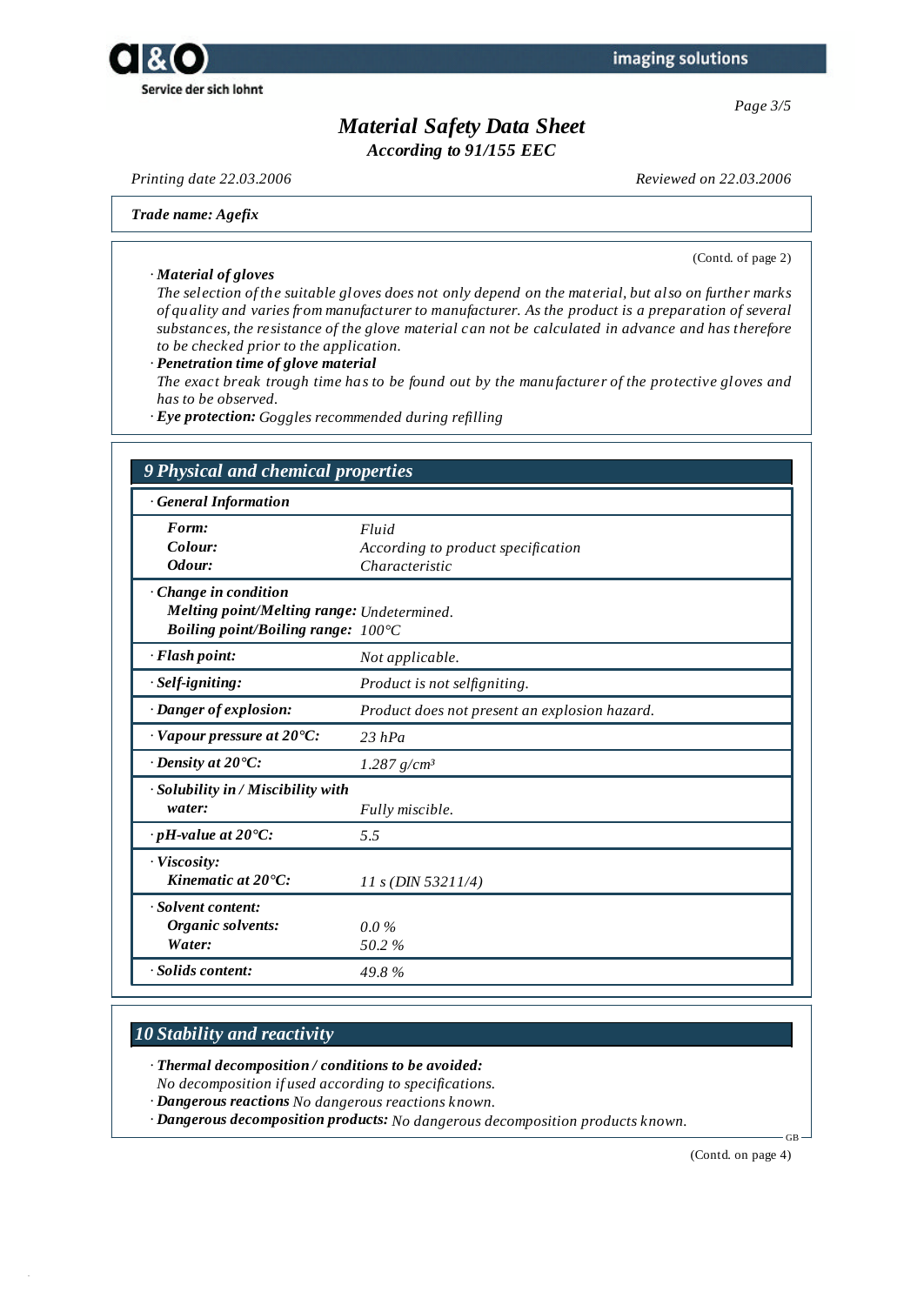

*Page 4/5*

# *Material Safety Data Sheet*

*According to 91/155 EEC*

*Printing date 22.03.2006 Reviewed on 22.03.2006*

*Trade name: Agefix*

(Contd. of page 3)

### *11 Toxicological information*

#### *· Acute toxicity:*

*· Primary irritant effect:*

- *· on the skin: No irritant ef ect.*
- *· on the eye: No irritating ef ect.*

*· Sensitization: No sensitizing ef ects known.*

*· Additional toxicological information:*

*The product is not subject to classification according to the calculation method of the General EU Classification Guidelines for Preparations as issued in the latest version.*

*When used and handled according to specifications, the product does not have any harmful ef ects to our experience and the information provided to us.*

### *12 Ecological information*

*· General notes:*

*Water hazard class 1 (German Regulation) (Self-assessment): slightly hazardous for water Do not allow undiluted product or large quantities of it to reach ground water, water course or sewage system.*

### *13 Disposal considerations*

- *· Product:*
- *· Recommendation Smaller quantities can be disposed of with household waste.*
- *· Uncleaned packaging:*
- *· Recommendation: Disposal must be made according to of icial regulations.*
- *· Recommended cleansing agents: Water, if necessary together with cleansing agents.*

#### *14 Transport information*

- *· Land transport ADR/RID (cross-border)*
- *· ADR/RID class: -*
- *· Maritime transport IMDG:*
- *· IMDG Class: -*
- *· Marine pollutant: No*
- *· Air transport ICAO-TI and IATA-DGR:*
- *· ICAO/IATA Class: -*

### *15 Regulatory information*

#### *· Labelling according to EU guidelines:*

*Observe the general safety regulations when handling chemicals. The product is not subject to identification regulations under EU Directives and the Ordinance on Hazardous Materials (German GefStof V).*

(Contd. on page 5)

GB